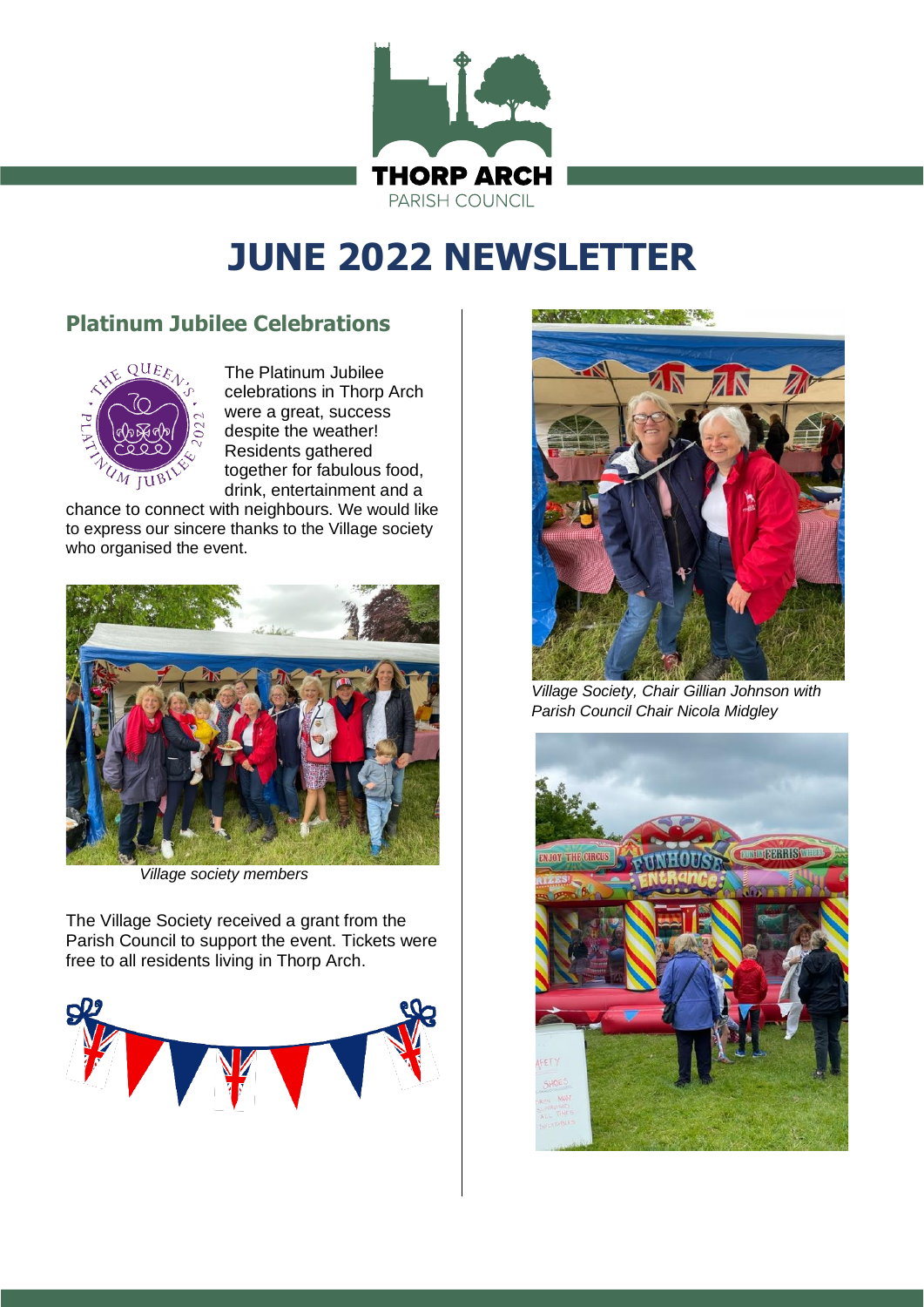# **Parish Council Facebook Page**



The Parish Council are currently building a Facebook page which we hope will be live by next month. Watch this space!

# **Wood Lane Path**

Councillors have now met with Leeds City Council Highways team to map out and plan the new Wood Lane path. We expect to receive quotes for the work shortly and will report back in our next newsletter. Please check our website for updates: [www.thorp-arch.org.uk](http://www.thorp-arch.org.uk/)

# **Road Safety Plan**

Our community survey highlighted resident concerns about road safety in Thorp Arch. We are currently producing a road safety plan supported by a local resident. All traffic issues are being mapped and solutions identified. Many will require work and input from Leeds City Council Highways, others will be delivered under the Parish Council's Community Infrastructure Levy (CIL) budget.

# **Dangerous Driving**

We continue to be concerned about dangerous driving in Thorp Arch. Our speed Indicator Devices (SIDs), have recorded shocking speeds on Church Causeway with over 78% of drivers exceeding the 20mph speed limit during April. Top speeds are regularly being recorded at around 60mph.

This behaviour underlines the need for our road safety plan and confirms resident concerns about dangerous driving in Thorp Arch.

Any incident involving speeding/dangerous driving can be reported directly to the police via the link below and to the Parish Council.

[https://www.westyorkshire.police.uk/SaferRoads](https://www.westyorkshire.police.uk/SaferRoadsSubmissions)

**[Submissions](https://www.westyorkshire.police.uk/SaferRoadsSubmissions)** 

**SLC** 

Please remember to drive cautiously and within the speed limits.

#### **Summer Baskets and Planters**

The summer baskets and planters are now insitu.



The two new planters are located on The Green. The floral baskets can be found along The Village.



More floral displays are planned for next year. We hope to increase the number of areas in which we can place displays. Please contact us with any suggestions for locations.